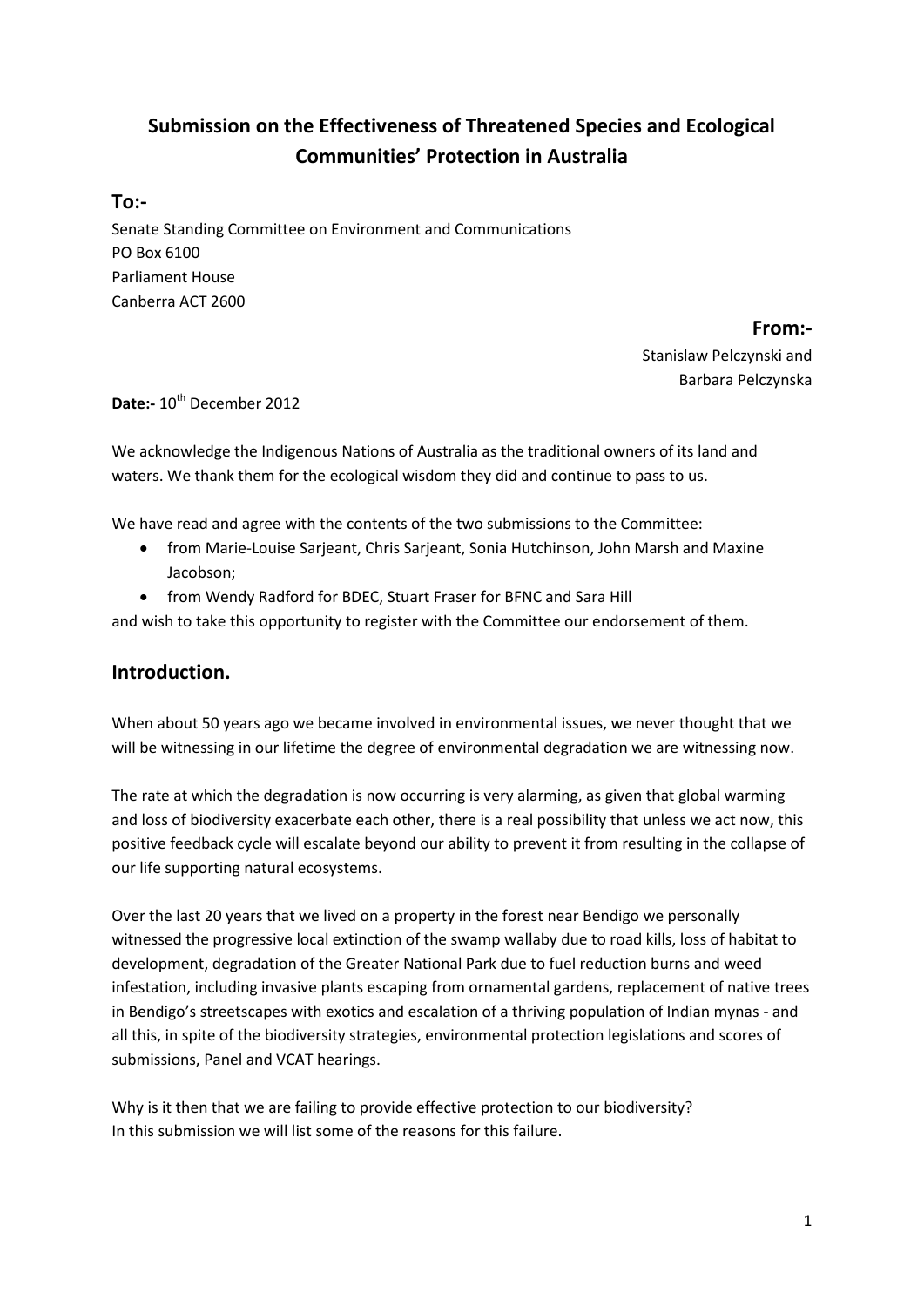## **Evidence of the ineffectiveness of threatened species and ecological communities' protection in Australia.**

The ineffectiveness of threatened species and ecological communities' protection is evident from the Natural Heritage Trust's "Australian Terrestrial Biodiversity Assessment 2002" report and from the successive "State of the Environment" reports which show that all the important environmental indicators are getting worse.

The reasons for this ineffectiveness are:-

#### **Promotion of populations growth**

Concerns about the unsustainability of population growth and its impact on the natural environment is very well documented (Bartlett 1998, Catton 1982, Lowe 2005, p 59, Suzuki2010, pp 20 and 21) and yet population growth continues to be supported and promoted by politicians (Creighton 2012) and business, while the wide spread misconceptions about it still persist without effective challenge (Lowe 2012)

We submit that the Committee recommends that an ecological limit to population growth is determined and implemented into our policy and decision processes

## **Failure to recognize the role apex, or top-order, predators play in the conservation of Australia's biodiversity.**

The failure by Euro-Australians to recognize the apex terrestrial predators function in sustaining a balance of species that is viable in the long term and in keeping the numbers down of introduced feral species, has and continues to contribute to the decline of Australia's biodiversity and adversely affects the effectiveness of threatened species and ecological communities protection.

In the case of the avian apex predator, the Wedge-tail Eagle (Aquila audax), the recognition and acceptance of its value to the environment and to farmers took number of years after CSRIO published its research results in the second half of last century.

Unfortunately, in the case of the mammalian apex predator, the dingo (Canis lupus dingo), until recent years "dingoes have rarely been studied to reach a larger understanding of our place in the Australian environment. **Dingoes have mainly been studied so humans can maximize the efficacy of control efforts, capitalize on available resources and increase short-term economic gain"** (Purcell 2010, p. 117), with the obvious consequent enforcement of people's misconceptions and detrimental treatment of the dingo.

The adverse effects of the current management under the Fraser Island Dingo Management Strategy as detailed in Marie-Louise Sarjeant et al Submission of 23-11-12 to this Committee and of the mainland controls, especially by aerial baiting (Bullen 2012, Purcell 2010, p. p 3, 116,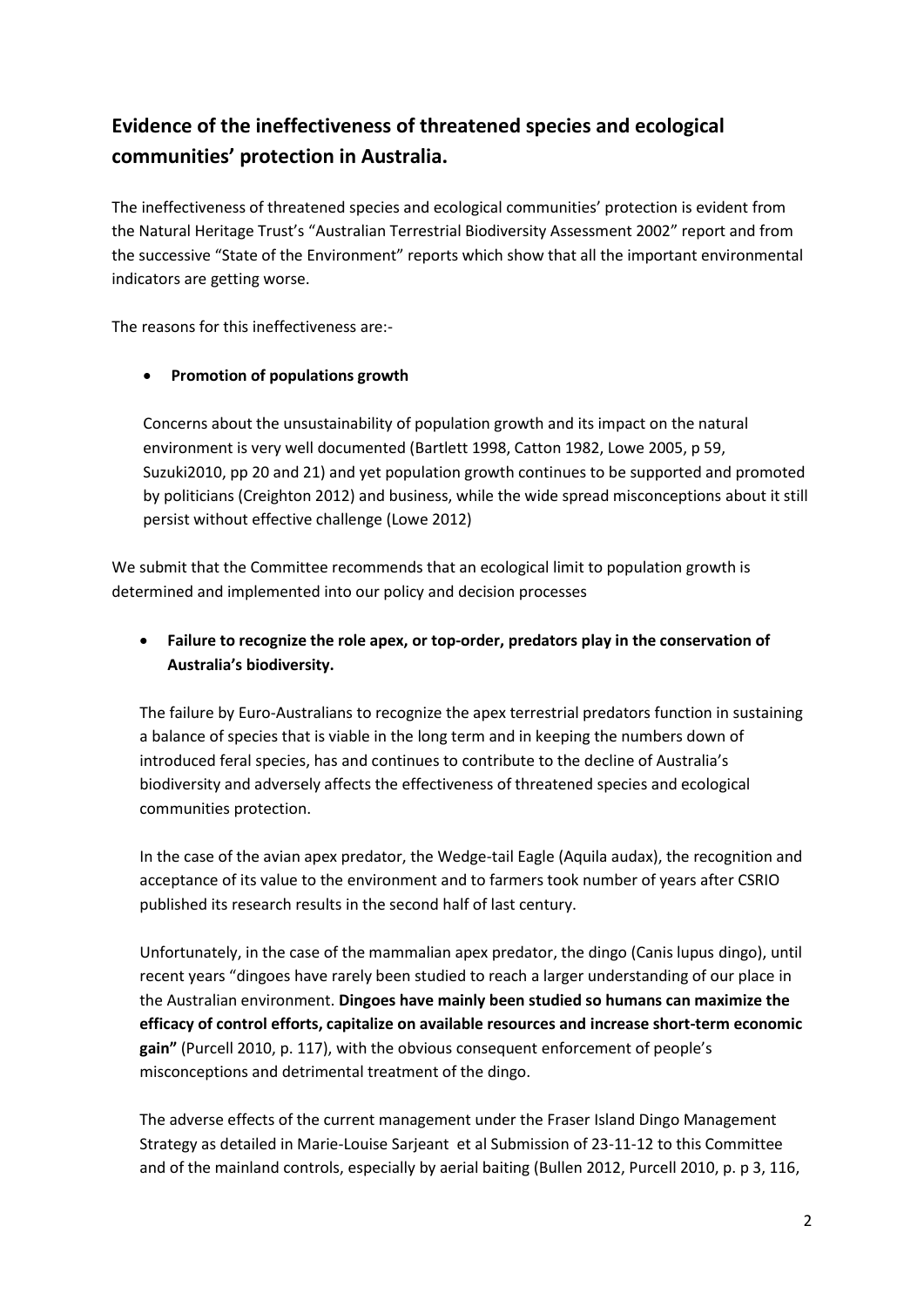137) on the dingo population and its culture as well as on livestock, show the urgency with which the current research (De Bias 2009, Johnson et al 2007, Purcell 2010, Wallach and O'Neill 2008, Brook et al 2012, Wallach and Johnson) needs to be taken seriously, supported by funding and implemented.

We stress here that unlike domestic dogs, cats and foxes that breed twice a year, dingoes breed only once a year, like wolfs do, are self-regulating (Purcell 2010, pp 10 and 113) and do not breed during droughts (Purcell 2010, p 24); they form small packs with hierarchical structure with only the alpha pair reproducing. The alpha pair teaches its offsprings about the packs territory and what and how to hunt, especially how to hunt kangaroos. These characteristics and not its coat colour, skull shape or genetic "purity" makes the dingo so important to Australia's ecology (Purcell 2010, pp 39, 40, 101). Our disturbing its pack structure and culture is what causes the problem (Purcell 2010, pp3, 116,137). After all, the dingoes coexisted with Aboriginal people for thousands of years without being a problem to humans or ecology. Because their diet consists mainly of kangaroos and rabbits and not as popularly believed livestock (Purcell 2010, p 50), dingoes, like wedge-tailed eagles, are also beneficial to farmers.

We therefore submit that the Committee recommends that in order to improve the effectiveness of threatened species protection, management of key threats to listed species and of recovery plans, the dingo needs to be reclassified as protected, the new research be funded and its findings implemented into management and recovery plan.

We also submit that given the Indigenous Peoples' knowledge of the dingo, its role as the apex predator, the interdependence of species and the importance of maintaining balance (Parker 2007, Rose 1987, Rose 2000, Rose 2011), the Committee recommends that the object 3(2)(9)(iii) of the EPBCA 1999 be taken seriously and Indigenous Peoples' role in and knowledge of the dingo and its part in the conservation of biodiversity be implemented into the management of the conservation of species and ecological communities.

#### **Failure to address our cultural maladaptations, especially our culture of exuberance.**

"The culture of exuberance seemed to impute almost supernatural capabilities to Homo sapiens. It prevented us from seeing that the process of "creating our own habitat" might be a trap, the technology might come to enlarge our resource appetites instead of our world's carrying capacity" (Catton 1982, p 122).

In the new branch of the study of human ecology, cultural maladaptation is defined as those cultural delusions, i.e. ideas and assumptions that are sheer nonsense, lending to behaviours which are equally nonsensical, which result in activities that cause a great deal of unnecessary human distress, or undesirable damage to ecosystems, or both (Boyden 2004).

Our society's most deeply entrenched cultural maladaptation is the delusion that "humanity is apart and above natural world and in command of inexhaustible resources". (Christie 1993)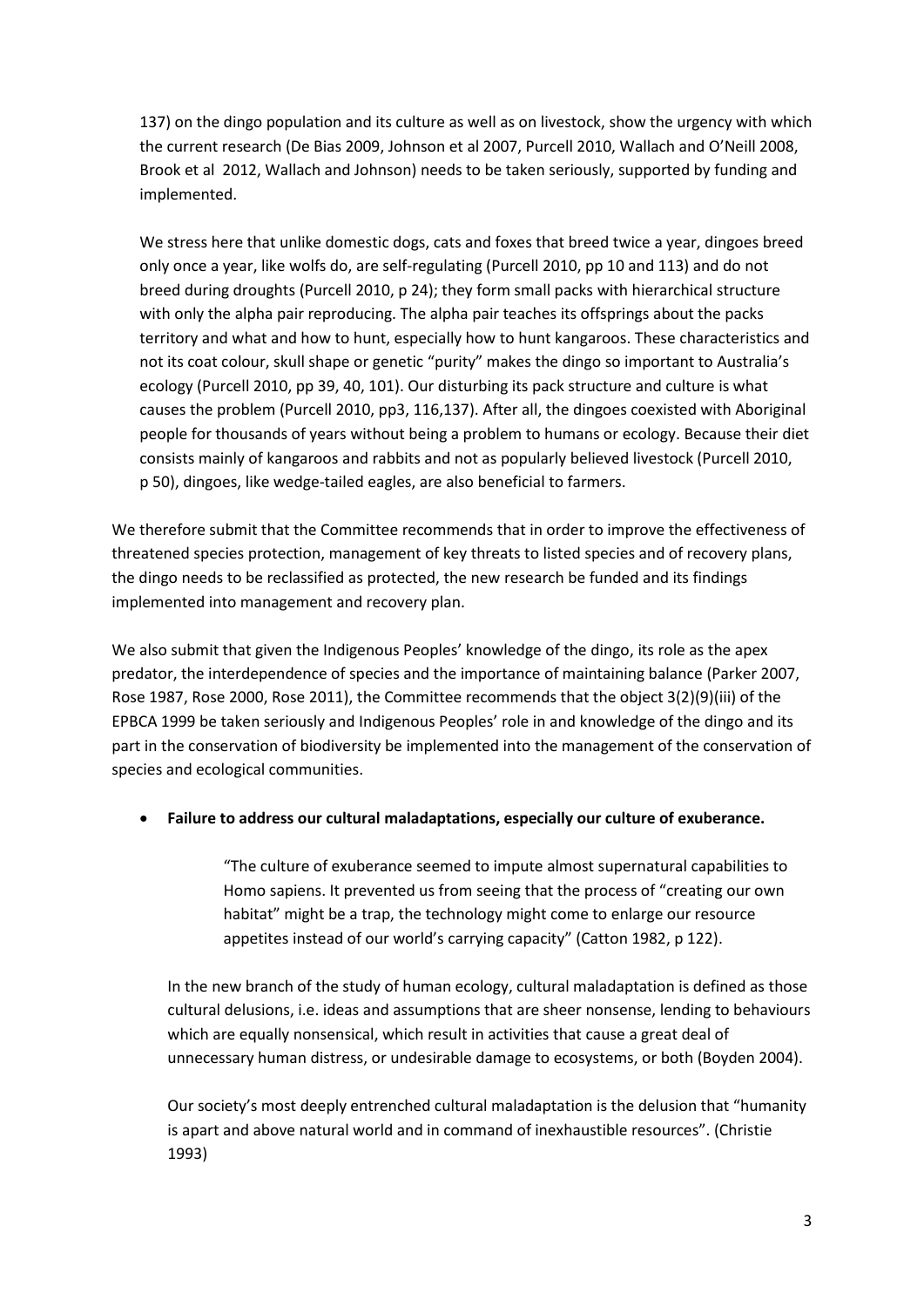This cultural maladaptation, or culture of exuberance, which was reinforced by our colonial expansions, technological innovations in food production, harvesting of oceans and access to minerals became the basis of our economy and as such is now fiercely defended and promoted by main stream economists, businessmen and politicians (Catton 1982) making our society more and more dependent on finite resources and responsible for the current unprecedented biodiversity crisis we now find ourselves in.

We submit that the Committee recommends that in order to make it possible to improve the effectiveness of the protection of biodiversity, this cultural maladaptation needs to be urgently addressed as "men who continue to perceive our predicament according to a pre-ecological paradigm simply will not recognize limits imposed by our world's finiteness" (Catton 1982, p 31).

We further submit that the Committee recommends the development of a program to raise community's awareness about both the fundamental truth, namely that "the economy is a subset of human society which, in turn, is part of the environment" (ASE 1996, p 5), as well as about the new ecological paradigm (Catton 1998, p 238), so that the most important reason for conserving biodiversity and protecting our natural environment is understood and implemented into our decision processes.

#### **The dominance of economy in our decision- making processes.**

"In the short term, of course, financial considerations dominate national decision making. But behind the financial transactions there are real physical processes whose effects accumulate over long periods, and lead to serious environmental problems". (Cocks 1996/97)

Section 3A(a) of EPBC Act 1999, provides that "decision-making processes should effectively integrate both long-term and short term economic, environmental, social and equitable considerations."

The fundamental truth that we, the human species, are part of and therefore dependent on the environment while economy is of our making and so is part of our society and therefore dependent on both us and the environment, implies that environment needs to be given priority in our decision-making processes or alternatively, the decision-making processes need to be made subject to environmental constrains dictated by ecological sciences in the same way as they are made subject to constraints dictated by physics.

Yet the reality is that economy still continues to play dominant part in our decision-making processes. If this were the case with physics, then our buildings, houses etc would be collapsing and aeroplanes falling from the sky.

We therefore submit that the Committee recommends that in order to ensure the effectiveness of the protection of biodiversity, the decision-making processes should be given priority to the environment over economy and that such justification as "triple bottom line" and "achievement of balance" are no longer relevant in decision-making processes as the environmental bottom line has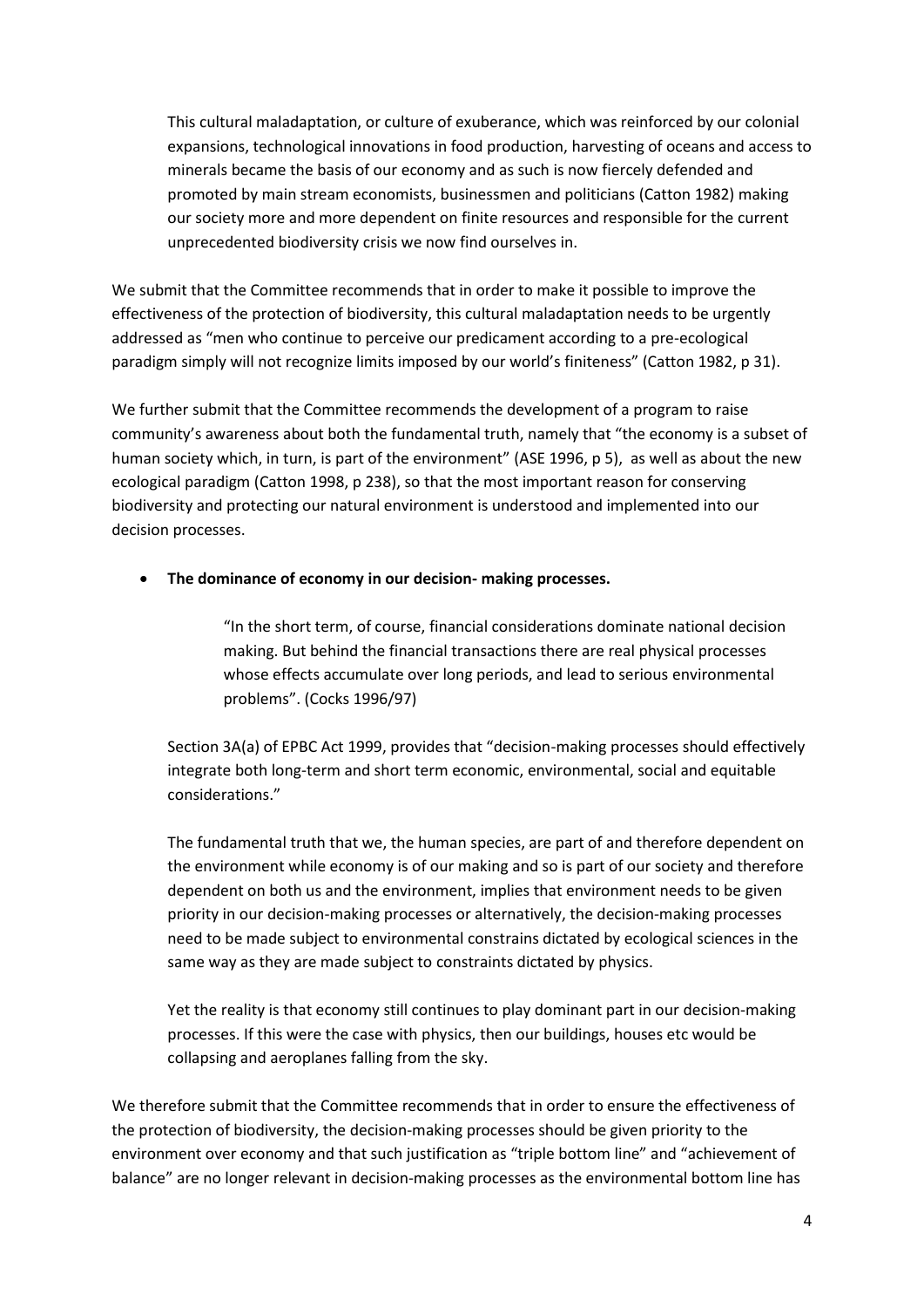been already breached long time ago and the achievement of balance breaches it even more each time it is applied.

## **The emphasis on threatened species and ecological communities in the protection of biodiversity.**

It is now well documented that the conservation of biodiversity including threatened species and ecological communities' protection, depends on the extent of functioning ecosystems and the ecological connectivity such as biolinks, between them (Tepper 1893, Archer 1993, Milburn 1996, Recher 1999). Yet in spite of the fact that we have cleared and fragmented the native vegetation beyond their ability to sustain their biodiversity, we place emphasis on the protection of threatened species and ecological communities while still continue to issue permits to exploit and clear land for various non-ecological purposes and economic gains.

In Victoria, we even found a way to get around the Victoria's Biodiversity Strategy's objective for management of biodiversity goal of ensuring that within Victoria "there is a reversal, across the entire landscape, of the long-term decline in the extent and quality of native vegetation, leading to a net gain with the target being no loss by the end 2001", by inventing the habitat-hectare measure and designing an offsetting system which, in the case of medium and higher quality of native vegetation can be shown by simple mathematics to always lead when applied to net loss of the native vegetation's extent.

We therefore submit that the Committee recommends that in order to improve the effectiveness of threatened species and ecological communities' protection, Prof Harry Recher's recommended most urgent actions to **"end the clearing of native vegetation**, reduce grazing pressure, remove inappropriate fire regimes, control feral and native animals whose abundance threatens native species, and restore functional ecosystems, with emphasis on native vegetation, **to a minimum of 30% of the landscape"** be implemented (Recher 1999) and the restored ecosystems be interconnected by restoring effective biolinks.

The ending of the clearing of native vegetation is very important as it is easier to restore the habitats when remnants are present than when the land is cleared. Also the remnats provide habitat for fauna while restoration is in progress.

## **Conclusion.**

When we are healthy, we tend to be unaware of the presence of our organs in our bodies and of the functions they perform. Only when one of our organs fails and we have to replace its functions by artificial means do we become aware of how valuable and well performed its function was. It seems to us that our attitude to the natural environment is the same as it is to our bodies. The air conditioner, water purifiers and desalination plants should make us aware of the value of the services our natural ecosystems provide us with (Constanza et al 1997 estimated the value of world's ecosystem services as being more than double the global gross national product, remarking that in a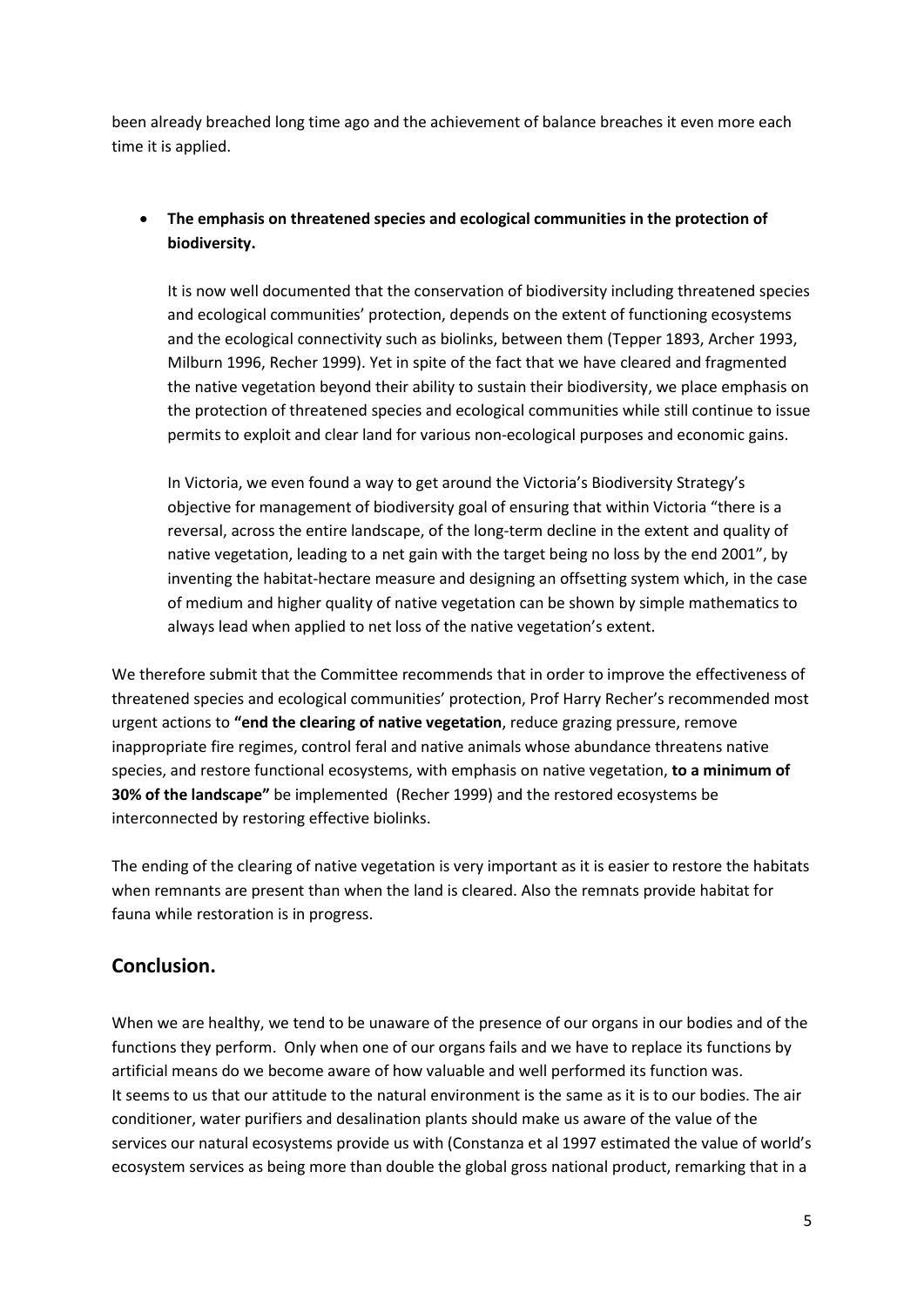sense it is infinite, as without it economy would grind to a halt). Yet somehow we fail or refuse to see the connection. The danger is that when eventually we wake up to it, it will be too late to stop the consequences of our abuse of the environment.

It is for this reason that we have included the issue of cultural maladaptation in our submission.

Because a number of important issues, including those relating specifically to the Fraser Island's dingo and to Bendigo region as well to the ecological reasons for rejecting COAG's proposal for handing Federal Government's responsibility for environmental approval to the states are covered in the two submissions to the Committee we are endorsing, we have decided not to duplicate them in our submission.

Finally we would like to draw the Committee's attention to two books, "Legacy"(Suzuki 2010) and "Resetting the Compass"(Yencken and Wilkinson 2000, in particular chapter 13, "The four pillars of wisdom"), as they explain in a very comprehensive way the issues we have raised in our submission.

Stanislaw Pelczynski and Barbara Pelczynska